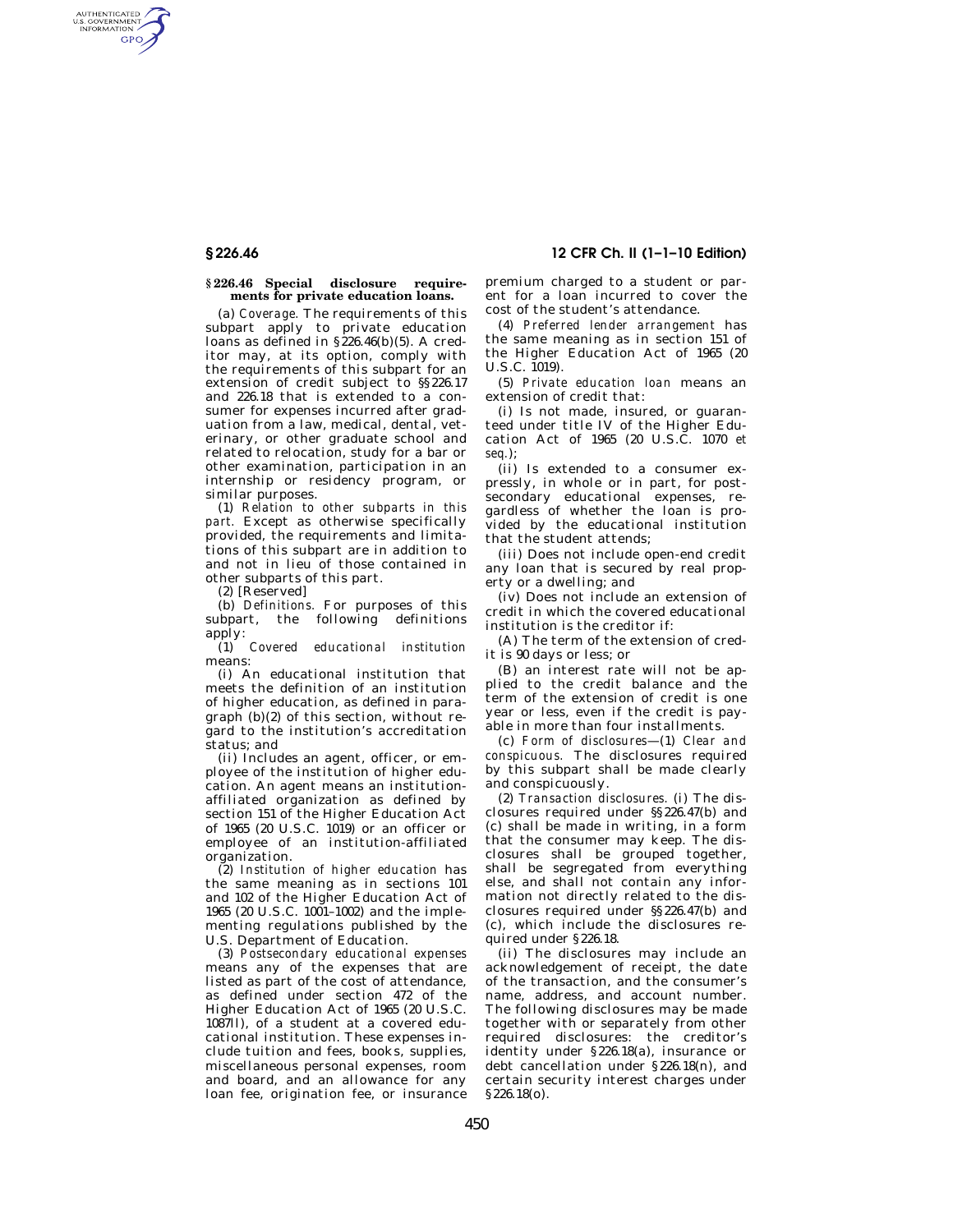# **Federal Reserve System § 226.46**

(iii) The term ''finance charge'' and corresponding amount, when required to be disclosed under §226.18(d), and the interest rate required to be disclosed under  $\S$ §226.47(b)(1)(i) and (c)(1), shall be more conspicuous than any other disclosure, except the creditor's identity under §228.18(a).

(3) *Electronic disclosures.* The disclosures required under §§226.47(b) and (c) may be provided to the consumer in electronic form, subject to compliance with the consumer consent and other applicable provisions of the Electronic Signatures in Global and National Commerce Act (E-Sign Act) (15 U.S.C. 7001 *et seq.*). The disclosures required by §226.47(a) may be provided to the consumer in electronic form on or with an application or solicitation that is accessed by the consumer in electronic form without regard to the consumer consent or other provisions of the E-Sign Act. The form required to be received under §226.48(e) may be accepted by the creditor in electronic form as provided for in that section.

(d) *Timing of disclosures*—(1) *Application or solicitation disclosures.* (i) The disclosures required by §226.47(a) shall be provided on or with any application or solicitation. For purposes of this subpart, the term solicitation means an offer of credit that does not require the consumer to complete an application. A ''firm offer of credit'' as defined in section 603(l) of the Fair Credit Reporting Act  $(15 \text{ U.S.C. } 1681a(l))$  is a solicitation for purposes of this section.

(ii) The creditor may, at its option, disclose orally the information in §226.47(a) in a telephone application or solicitation. Alternatively, if the creditor does not disclose orally the information in §226.47(a), the creditor must provide the disclosures or place them in the mail no later than three business days after the consumer has applied for the credit, except that, if the creditor either denies the consumer's application or provides or places in the mail the disclosures in §226.47(b) no later than three business days after the consumer requests the credit, the creditor need not also provide the §226.47(a) disclosures.

(iii) Notwithstanding paragraph  $(d)(1)(i)$ , for a loan that the consumer may use for multiple purposes including, but not limited to, postsecondary educational expenses, the creditor need not provide the disclosures required by  $§226.47(a)$ .

(2) *Approval disclosures.* The creditor shall provide the disclosures required by §226.47(b) before consummation on or with any notice of approval provided to the consumer. If the creditor mails notice of approval, the disclosures must be mailed with the notice. If the creditor communicates notice of approval by telephone, the creditor must mail the disclosures within three business days of providing the notice of approval. If the creditor communicates notice of approval electronically, the creditor may provide the disclosures in electronic form in accordance with §226.46(d)(3); otherwise the creditor must mail the disclosures within three business days of communicating the notice of approval. If the creditor communicates approval in person, the creditor must provide the disclosures to the consumer at that time.

(3) *Final disclosures.* The disclosures required by §226.47(c) shall be provided after the consumer accepts the loan in accordance with  $\S 226.48(c)(1)$ .

(4) *Receipt of mailed disclosures.* If the disclosures under paragraphs (d)(1),  $(d)(2)$  or  $(d)(3)$ , are mailed to the consumer, the consumer is considered to have received them three business days after they are mailed.

(e) *Basis of disclosures and use of estimates*—(1) *Legal obligation.* Disclosures shall reflect the terms of the legal obligation between the parties.

(2) *Estimates.* If any information necessary for an accurate disclosure is unknown to the creditor, the creditor shall make the disclosure based on the best information reasonably available at the time the disclosure is provided, and shall state clearly that the disclosure is an estimate.

(f) *Multiple creditors; multiple consumers.* If a transaction involves more than one creditor, only one set of disclosures shall be given and the creditors shall agree among themselves which creditor will comply with the requirements that this part imposes on any or all of them. If there is more than one consumer, the disclosures may be made to any consumer who is primarily liable on the obligation.